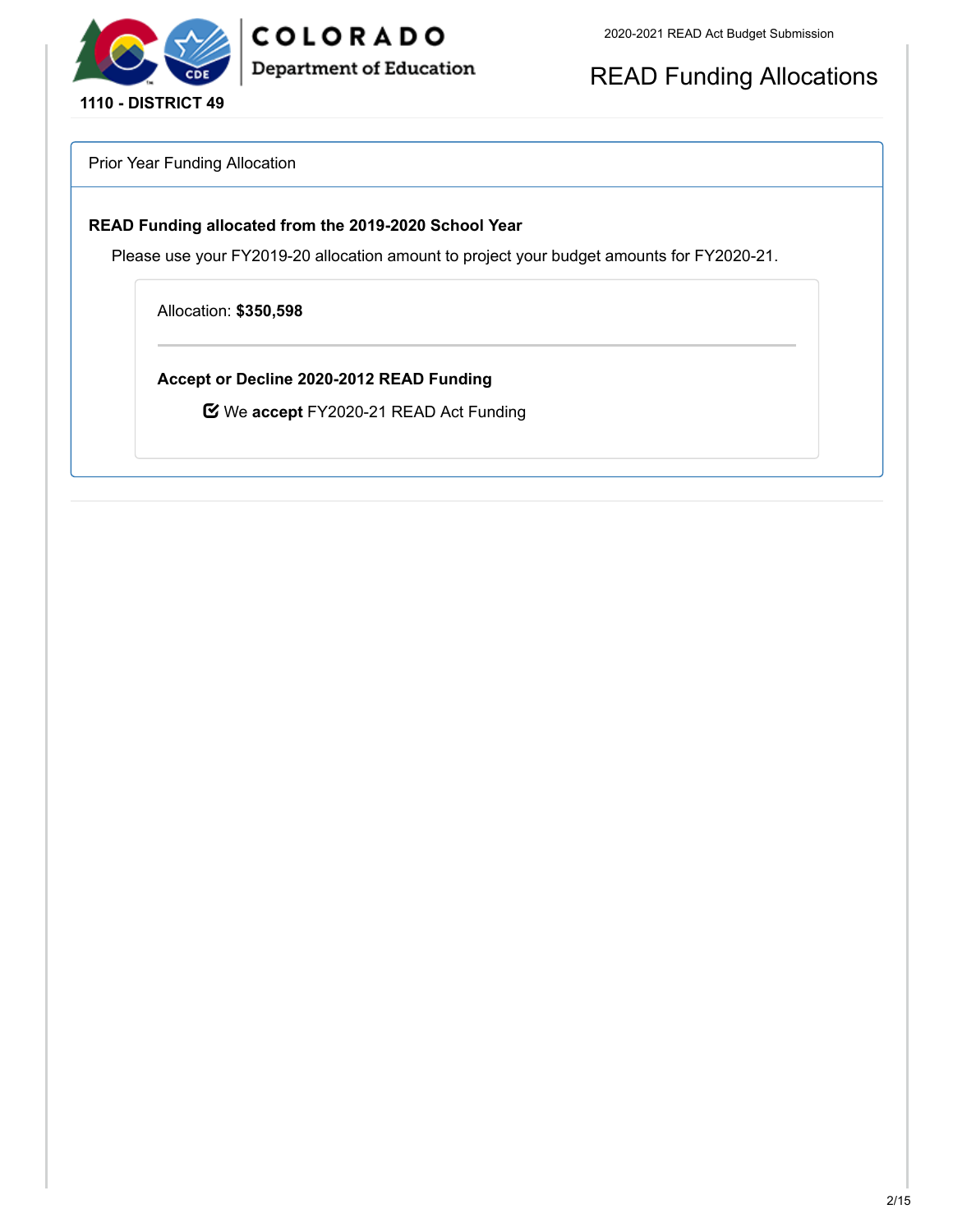## LEP Budget Explanation

**Instructions:** Select the ways in which you plan to use READ Act funds in the upcoming budget year. In order to submit your budget, all assurances must be reviewed and agreed upon, and all boxes must be checked.

In using the per-pupil intervention money distributed pursuant to the READ Act, each LEP shall ensure that some type of intervention, as described in the allowable activities below, is available to each student who is identified as having a significant reading deficiency (SRD) and who is enrolled in kindergarten through third grade in a school operated by the LEP.

Questions and Assurances

### **READ Act funds will be used to operate a Summer School Literacy Program**

 $\boldsymbol{\heartsuit}$  The summer school literacy program services only students enrolled in K-3 who have an SRD or students below grade level if space is available

 $\boldsymbol{\Xi}$  The summer school literacy program will use scientifically based or evidence based instructional programming in reading that:

- Has been proven to accelerate student reading progress and:
- Provides explicit and systematic skill development in phonemic awareness, phonics, vocabulary development, reading fluency including oral skills, and reading comprehension and;
- Includes scientifically based and reliable assessments and;
- Provides initial and ongoing analysis of student progress in attaining reading competency

## **READ Act funds will be used to purchase a core reading instructional program that is included on the Advisory List of instructional programming in reading**

 $\mathbf C$  READ Act funds will be used to purchase a supplemental instructional program that is included on the Advisory List of instructional programming in reading

### **READ Act funds will be used to purchase tutoring services focused on increasing students' foundational reading skills**

 $\boldsymbol{\heartsuit}$  The tutoring service is focused on increasing students' foundational reading skills of phonemic awareness, phonics, vocabulary development, reading fluency including oral skills, and reading comprehension for students who receive instructional services pursuant to READ plans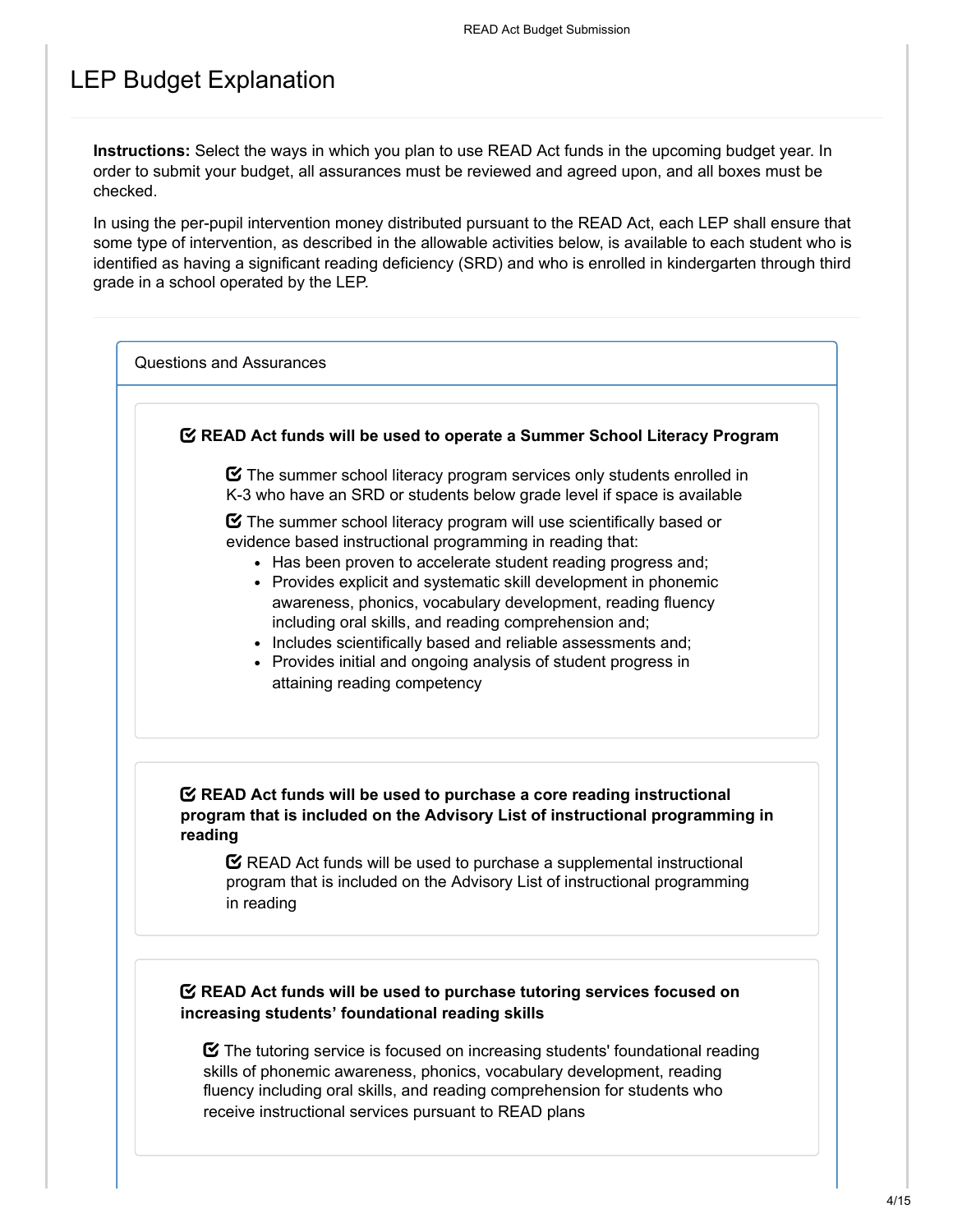**READ Act funds will be used to purchase from a BOCES the services of a reading specialist or reading interventionist who is trained in the science of reading and in teaching the foundational reading skills**

**READ Act funds will be used to provide other targeted, evidence-based or scientifically based intervention services to students who are receiving instructional services, which services are approved by the department**

 $\mathbf C$  READ funds will be used to hire a reading interventionist to provide services which are approved by the department

**READ Act funds will be used to provide technology, including software, which is included on the Advisory List of instructional programming in reading and supporting technologies which may include providing professional development in the effective use of the technology or software**

**READ Act funds will be used to provide professional development programming to support educators in teaching reading. Professional development programming may include hiring a reading coach who is trained in teaching the foundational reading skills to provide job-embedded, ongoing professional development**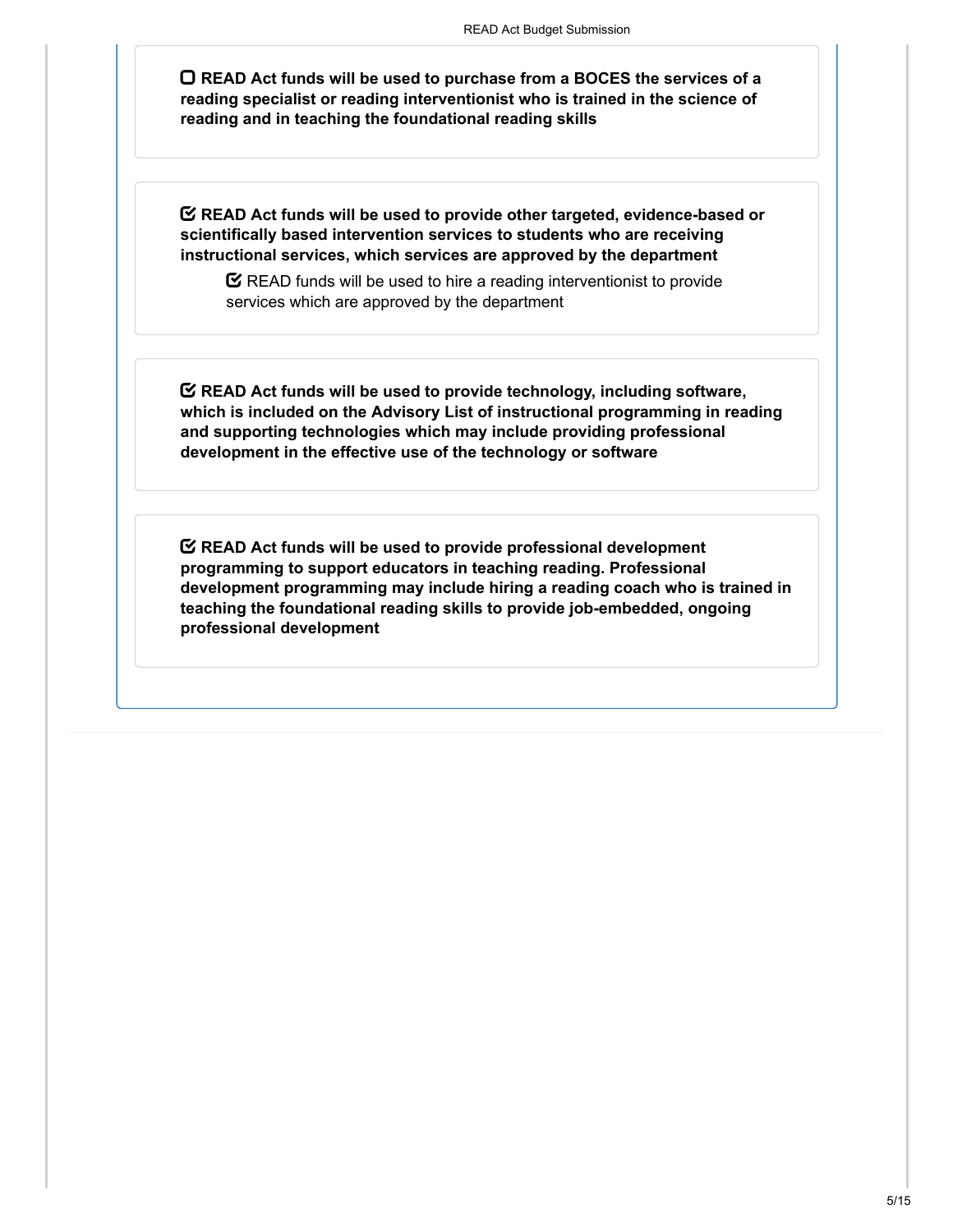# LEP Budget Narrative

**Instructions**: Provide a brief description (no more than 700 words) that addresses each of the questions below. These questions must be completed for any LEP receiving READ Act funds before funds are released.

#### Implementing Allowable Activities

**Explain how your LEP plans to implement each selected allowable activity. Please ensure that each allowable activity listed aligns with the allowable use(s) of funds as required by statute and matches the allowable use(s) listed in your LEP budget explanation.**

Prior to the allocation of READ Funds to buildings for the 2020-21 school year, school leaders received a READ Fund Spending Allocation Plan to complete which includes: anticipated purchase date, category for the purchase (intervention, tutoring, professional development, etc), description of the purchase, confirmation that the purchase is on the CDE Advisory Lists of Approved Professional Development and Programming (the link for approved programming is embedded within each spending plan), amount of the purchase, notes/details related to the purchase, Approval Column (to be completed by the Coordinator of Literacy Performance - Stacey Franklin), and total actual Cost (including S/H for resources and the cost of benefits - see below- for hired interventionists and licensed personnel providing tutoring, etc.) related to the purchase. In order for READ Fund expenditures to be approved, READ Fund Allocation Spending Plans must be shared with the Coordinator of Literacy Performance to ensure funds are being used in accordance to the READ Act. Following the purchase of approved resources, the invoice for purchase is scanned and uploaded into the Spending Plan in the appropriate column within 30 days.

Following approval, READ funds are allocated to the appropriate budget lines by the Accounting and Grants Fiscal Compliance Manager (Fran Christensen). Should schools need to alter their plan, a change request will resubmitted to the Coordinator of Literacy Performance for approval of the spending plan. Only CDE Approved Programming will be approved, and will be reflected and aligned with UIP action steps. READ Act expenditures support the instruction and reading intervention of K-3 students identified with a significant reading deficiency.

District 49 utilizes READ Funds for READ Camp opportunities for only those K-3 students on a READ Plan. READ Camp instruction is an extension of the instruction that occurs within schools over the course of the school year. Although D49 typically hosts camps three times a year (Fall Break/October, Spring Break/March, and Summer/June) in three sites across the district, COVID did not allow for Fall and Spring camps to occur. Thus, READ funds earmarked for READ Camp expenditures were allocated to schools to provide additional tutoring throughout the course of the school year. Summer READ Camp is being planned and will occur in-person in three sites during June, 2021, contingent upon El Paso County Health Guidance. SIPPS and Heggerty Phonemic Awareness Curriculum are the primary interventions used for the sake of instruction at READ Camps. READ Funds are used to purchase SIPPS kits (Beginning, Extension, and Challenge) for each READ Camp K-3 classroom, as well as consumable SIPPS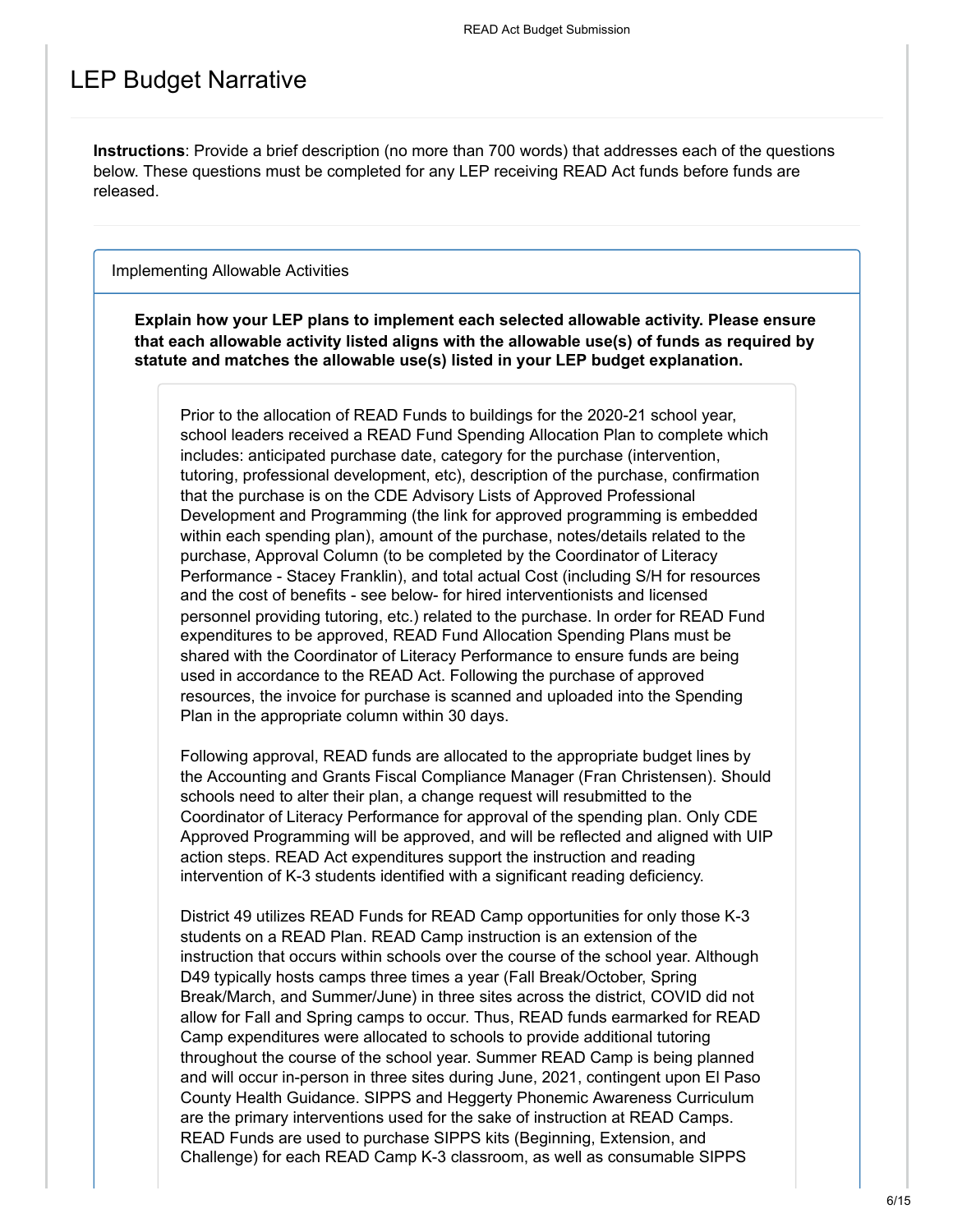material and additional SIPPS decodable readers. All READ Camp staff are required to be enrolled in, and making adequate progress in, one of the CDE Approved Professional Development Programs in order to be considered qualified and to be hired as READ Camp Staff.

Intervention is by far the greatest area in D49 for which funds are used and also the area with the most variability. Schools in the PowerZone or Sand Creek Zone that have implemented CKLA as the core curriculum may elect to utilize READ Funds for the purchase of consumable materials to utilize within K-3 Intervention groups for those students on a READ Plan. Schools that utilize other CDE approved CORE curriculums, such as Collaborative Literacy, have also utilized READ funds for instructional resources within K-2 classrooms.

Relying on the use of data, school leaders will identify which CDE Approved Supplemental and Intervention Curriculums will be utilized. READ Funds will be utilized for the purchase of only those programs that are CDE Approved Programming, including (but not limited to): Achieve 300 - Smarty Ants (secondgrade); Amplify - mClass Amplify Reading (grades K-1); Collaborative Classroom; Being a Reader (K-2); Learning A-Z - RAZ Plus (gr. 1-3); Center for Collaborative Classroom - SIPPS (K-3); Lexia -Core 5 Reading (Approved components: Phonological & Phonemic Awareness (early & basic levels), Vocabulary, Phonics & Word Study (advanced level), Vocabulary, Listening Comprehension and Text Reading Fluency). Additional Intervention materials approved during the course of the 20-21 school year include 95% Group (Teaching Blending, Phonics Screeners for Intervention, Phonics Chip Kit, Phonics Lesson Library, Multi-syllable Routine Cards) and Mindplay Virtual Reading Coach (Phonological & Phonemic Awareness, Phonics & Word Study, Text Reading & Fluency and Comprehension).

District-coordinated schools, as well as Charter Schools within District 49, utilize READ Funds to provide before and after-school tutoring (both in-person and virtually) to students in grades K-3 on a READ Plan. All tutoring programs utilize only CDE approved programming materials. Tutoring programs have provided continuity of instruction for K-3 students on a READ Plan with the use of CDE approved programming. All tutors are enrolled in and making adequate progress in a CDE Approved Professional Development program in evidence-based reading training.

Finally, select District 49 schools will utilize READ Funds to pay for teachers to attend LETRS, Third Edition (modules 5-8). The Volume 2 Cohort allows for participants from schools within District 49 to fulfill the CDE Professional Development requirement, with completion scheduled for May, 2021. Odyssey Elementary utilized READ Funds to pay for four staff members to attend Lindamood Bell/Gander Publishing Seeing Stars professional development.

#### Outcomes and Goals

.

**What are your LEP's expected outcomes and goals in the upcoming budget year from implementing your selected allowable activity(ies)?**

District 49's annual goal is to reduce the number of students identified with a significant reading deficiency (SRD) in every school and district-wide by 50%. In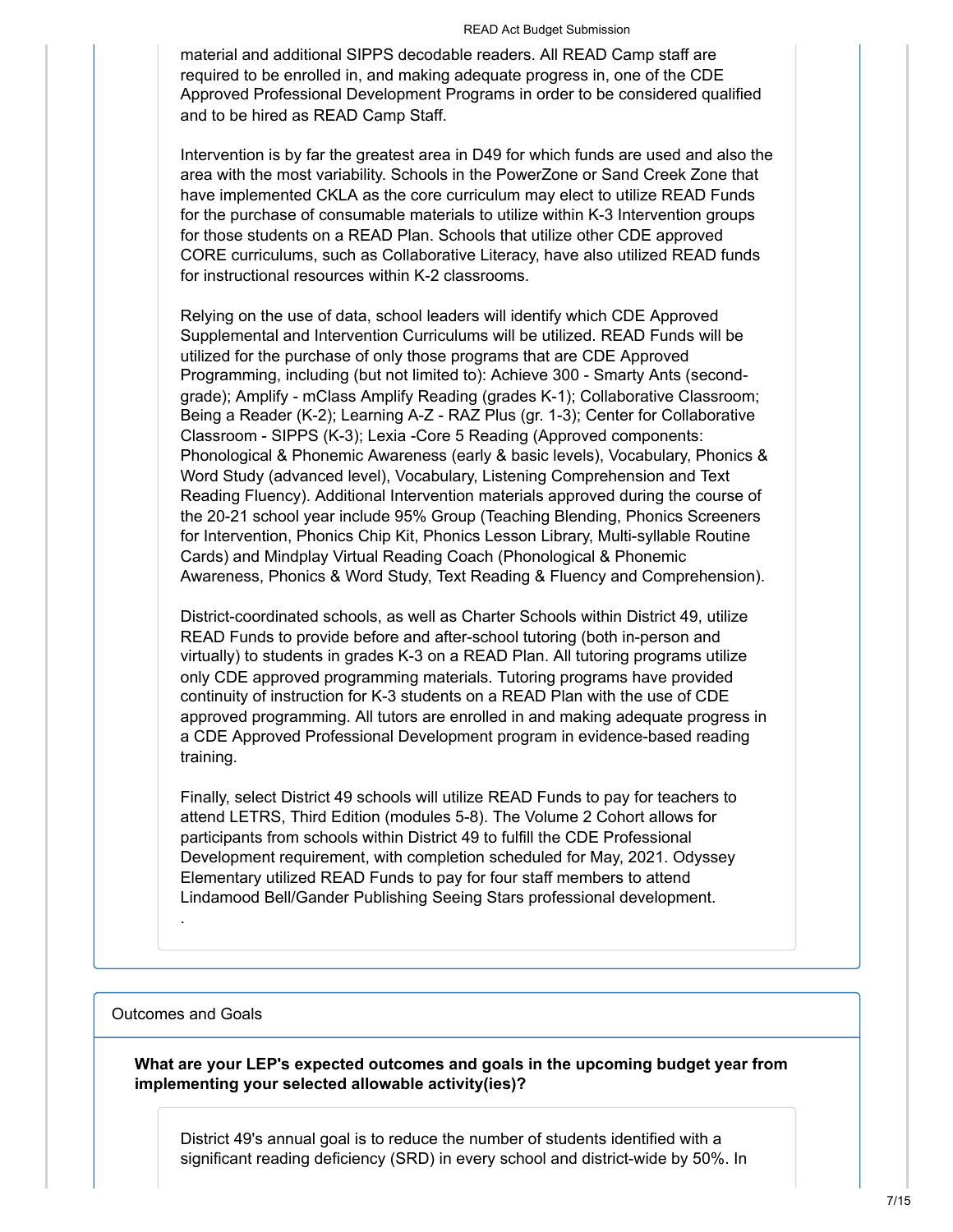addition to the funds received for the 2020-21 school year, District 49 will allocate roll-over funds to schools for additional tutoring opportunities for students.

#### Potential Barriers

### **What are potential barriers in reaching your expected outcomes and goals? How do you plan to address and/or overcome these barriers?**

As we considered how schools would reopen in the fall and provide interventions throughout the 20-21 schools year, we considered how best to provide reading interventions and additional tutoring to those students on a READ Plan not only in person, but especially in a virtual setting. At this time, we are providing tutoring both virtually and face-to-face before and after school. Following the return to buildings this year, small intervention groups resumed with no more of six students per teacher in order to provide the necessary direct, explicit instruction that students have lacked during COVID-19. Schools have communicated with parents on a daily and weekly basis to encourage consistent attendance for students receiving virtual intervention. At this time, the regression of our students on a READ plan is one of our greatest concerns. Schools are relying on progress monitoring data to adjust both the skills addressed within intervention groups and the flexibility of the students within the groupings.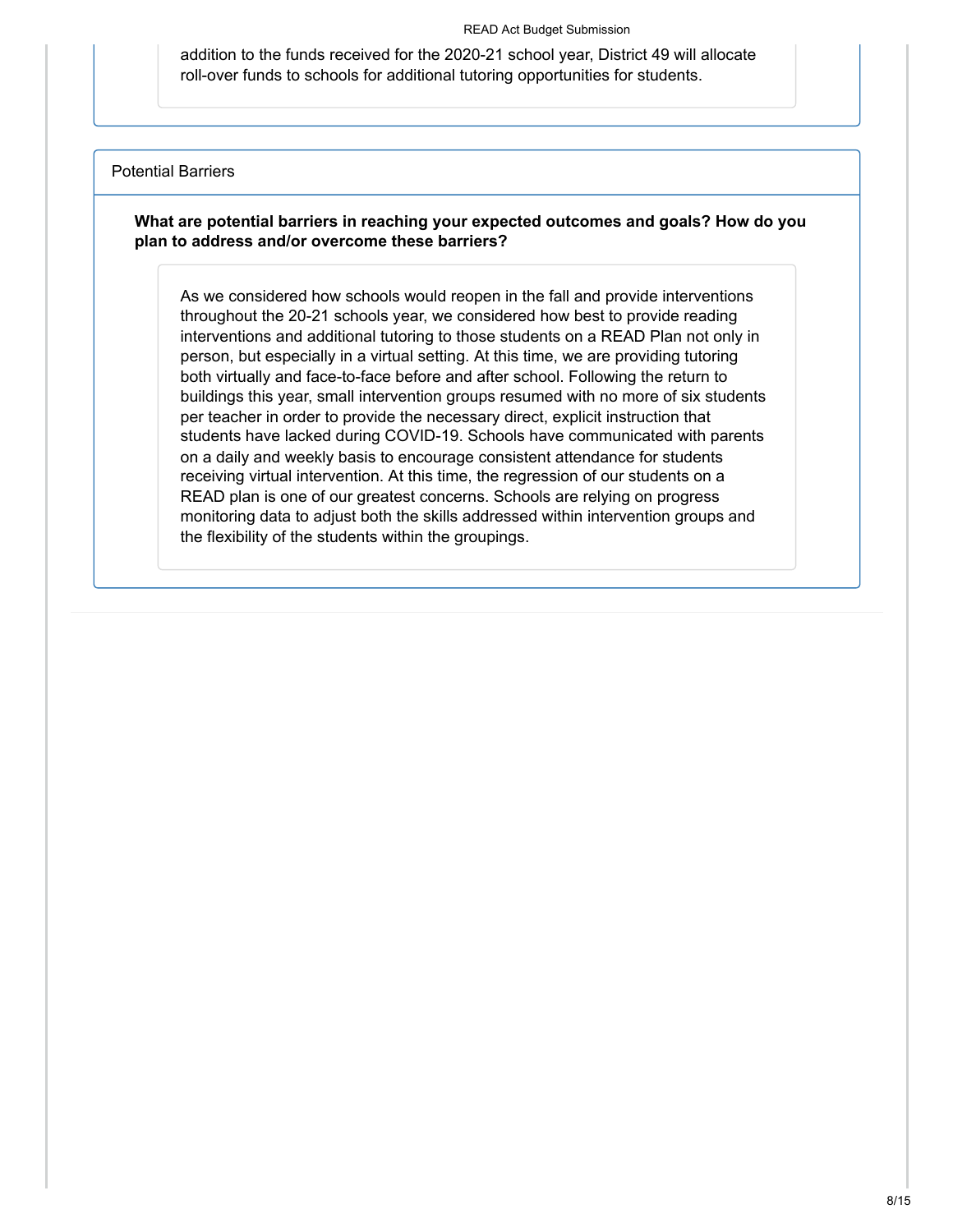# Budget Details

#### Budget Request

For each allowable activity in the budget:

- Select each allowable activity your LEP plans to use READ Act funds for in the upcoming budget year. Ensure that each allowable activity is aligned with the allowable uses of READ funds as required in statute.
- Select each of the instructional program(s) from the drop down list provided that your LEP plans to use in the upcoming budget year. If an instructional program is not listed, please provide the name of the instructional program(s) in the "other" box
- Input the amount requested, the associated program and object codes, and fiscal year. Input the salary position and FTE amount, if applicable.
- Ensure that budgeted costs are clearly tied to the allowable activity and are calculated with detail in the "description of activity" field.

| ID<br>Ref | Allowable<br><b>Activity</b> | Instructional<br>Program | Program<br>Code                                                                  | <b>Object Code</b>                                       | <b>Salary</b><br><b>Position</b> | <b>FTE</b> | <b>Description of</b><br><b>Activity</b>                                                                                                                                                                                                                                                                                                                                                                                                                                                             | Requested<br>Amount |
|-----------|------------------------------|--------------------------|----------------------------------------------------------------------------------|----------------------------------------------------------|----------------------------------|------------|------------------------------------------------------------------------------------------------------------------------------------------------------------------------------------------------------------------------------------------------------------------------------------------------------------------------------------------------------------------------------------------------------------------------------------------------------------------------------------------------------|---------------------|
| 3750      | Summer<br>School             |                          | Support<br>Program<br>(2100,<br>2200, 2600,<br>2700, 2800,<br>2900, and<br>3300) | 0850 Other, Internal<br>Charge/Reimbursement<br>Accounts |                                  |            | Based upon<br>historical<br><b>READ Act</b><br>spending,<br>District 49<br>allocates<br>\$100,000<br>annually for<br>Summer<br>READ Camp<br>expenditures.<br>Summer<br>READ Camp is<br>held in three<br>sites (one site<br>per district-<br>coordinated<br>Zone) and<br>attendance is<br>approximately<br>200 students<br>district-wide.<br>Summer<br>READ Camp<br>staff will be<br>trained in<br>evidence-<br>based reading<br>using CDE<br>Approved<br>Professional<br>Development<br>programming. | \$119,250.98        |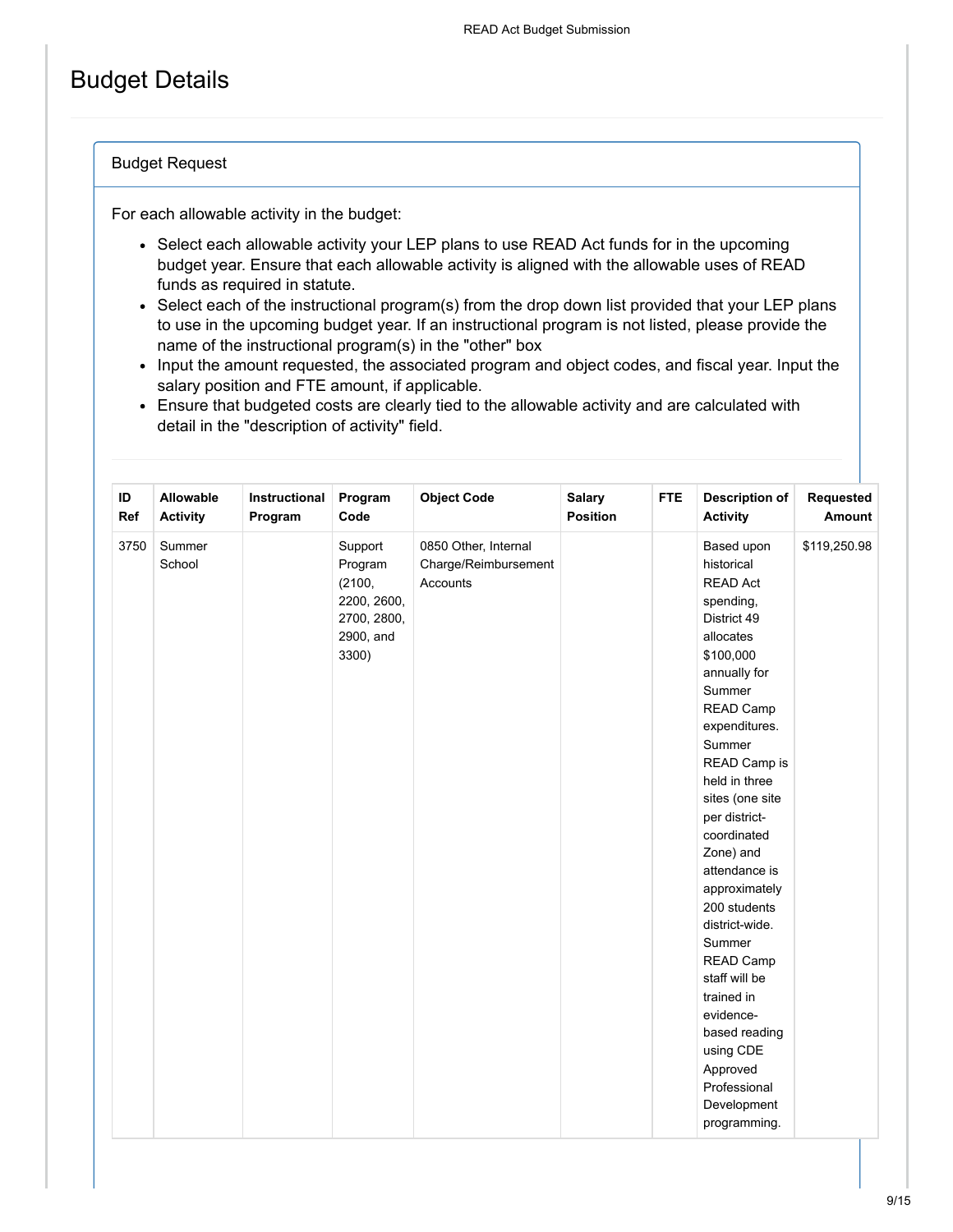| 3763 | Tutoring | Support     | 0100 Salaries | 000 Other | 20.00 | Schools will    | \$29,225.23 |
|------|----------|-------------|---------------|-----------|-------|-----------------|-------------|
|      | Services | Program     |               |           |       | offer after-    |             |
|      |          | (2100,      |               |           |       | school tutoring |             |
|      |          | 2200, 2600, |               |           |       | to students on  |             |
|      |          | 2700, 2800, |               |           |       | an active       |             |
|      |          | 2900, and   |               |           |       | READ Plan       |             |
|      |          | 3300)       |               |           |       | using CDE-      |             |
|      |          |             |               |           |       | approved        |             |
|      |          |             |               |           |       | instructional   |             |
|      |          |             |               |           |       | programming.    |             |
|      |          |             |               |           |       | Tutors are      |             |
|      |          |             |               |           |       | enrolled in     |             |
|      |          |             |               |           |       | evidence-       |             |
|      |          |             |               |           |       | based reading   |             |
|      |          |             |               |           |       | in a CDE-       |             |
|      |          |             |               |           |       | approved        |             |
|      |          |             |               |           |       | Professional    |             |
|      |          |             |               |           |       | Development     |             |
|      |          |             |               |           |       | program.        |             |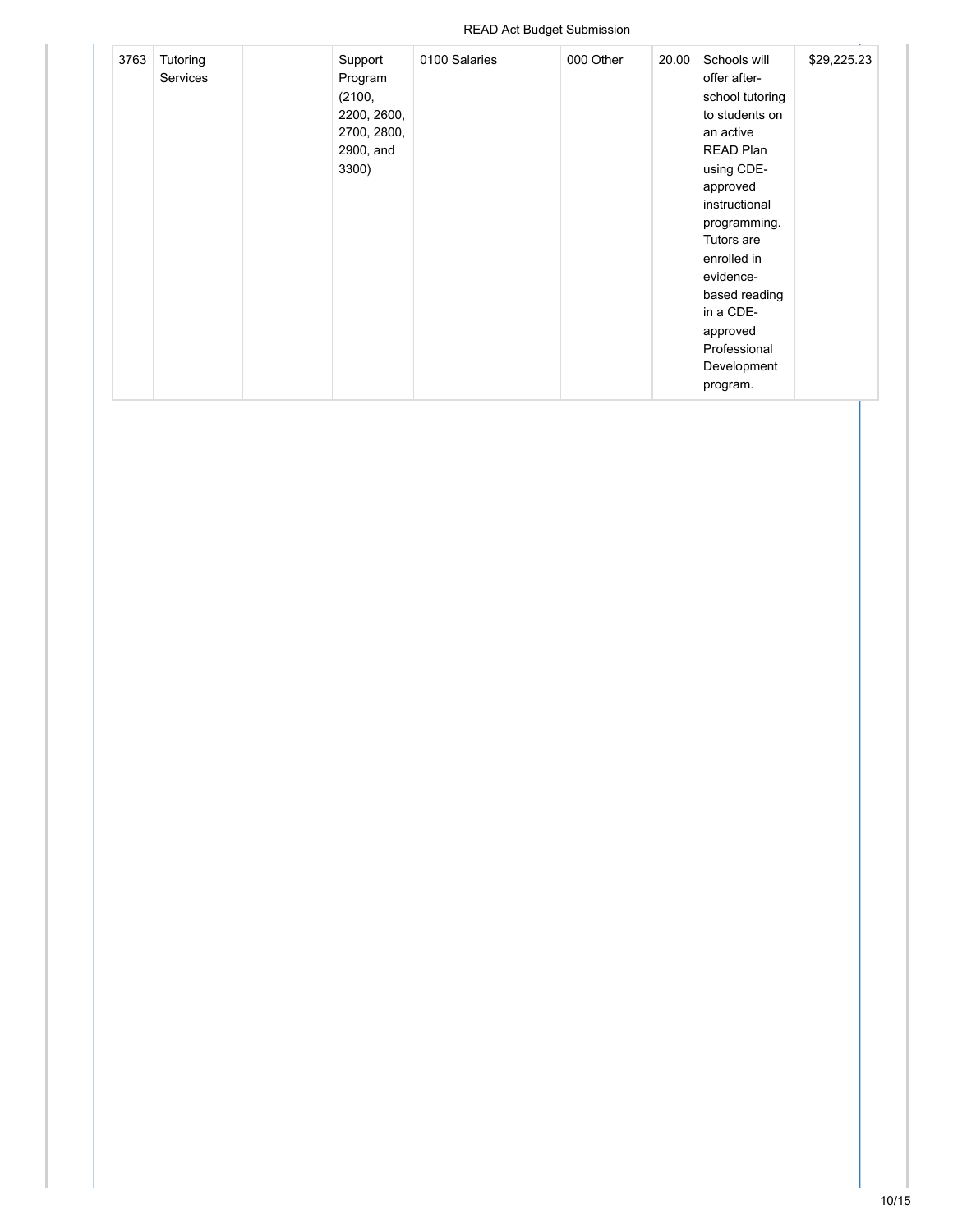| 3764 | Other<br>Services | Instructional<br>Program<br>$(0010 - 2000)$                                      | 0600 Supplies |                                 |      | District 49 will<br>only utilize<br>CDE-Approved<br>Programming<br>for students in<br>grades K-3 on<br>a READ plan<br>for all<br>instructional<br>purposes.<br>These supplies<br>will include<br>core<br>curriculum<br>materials (i.e.<br><b>CKLA</b><br>consumables),<br>resources for<br>after-school<br>tutoring (see<br>'Implementing<br>Allowable<br>Activities' in<br>narrative),<br>programming<br>for K-3<br>Reading<br>Intervention<br>(see<br>'Implementing<br>Allowable<br>Activities' in<br>narrative) and<br><b>READ Camps</b><br>(SIPPS Kits &<br>consumable<br>materials - Gr.<br>K-3). All READ<br>Fund<br>expenditures<br>must be<br>submitted for<br>approval by<br>the<br>Coordinator of<br>Literacy<br>Performance<br>(Stacey<br>Franklin) prior<br>to READ<br>Funds being<br>allocated. | \$122,182.68 |
|------|-------------------|----------------------------------------------------------------------------------|---------------|---------------------------------|------|--------------------------------------------------------------------------------------------------------------------------------------------------------------------------------------------------------------------------------------------------------------------------------------------------------------------------------------------------------------------------------------------------------------------------------------------------------------------------------------------------------------------------------------------------------------------------------------------------------------------------------------------------------------------------------------------------------------------------------------------------------------------------------------------------------------|--------------|
| 3765 | Other<br>Services | Support<br>Program<br>(2100,<br>2200, 2600,<br>2700, 2800,<br>2900, and<br>3300) | 0100 Salaries | 212<br>Curriculum<br>Specialist | 1.00 | Coordinator of<br>Primary<br>Literacy Salary<br>(in support of<br>charter school<br>Primary<br>Literacy<br>initiatives)                                                                                                                                                                                                                                                                                                                                                                                                                                                                                                                                                                                                                                                                                      | \$30,000.00  |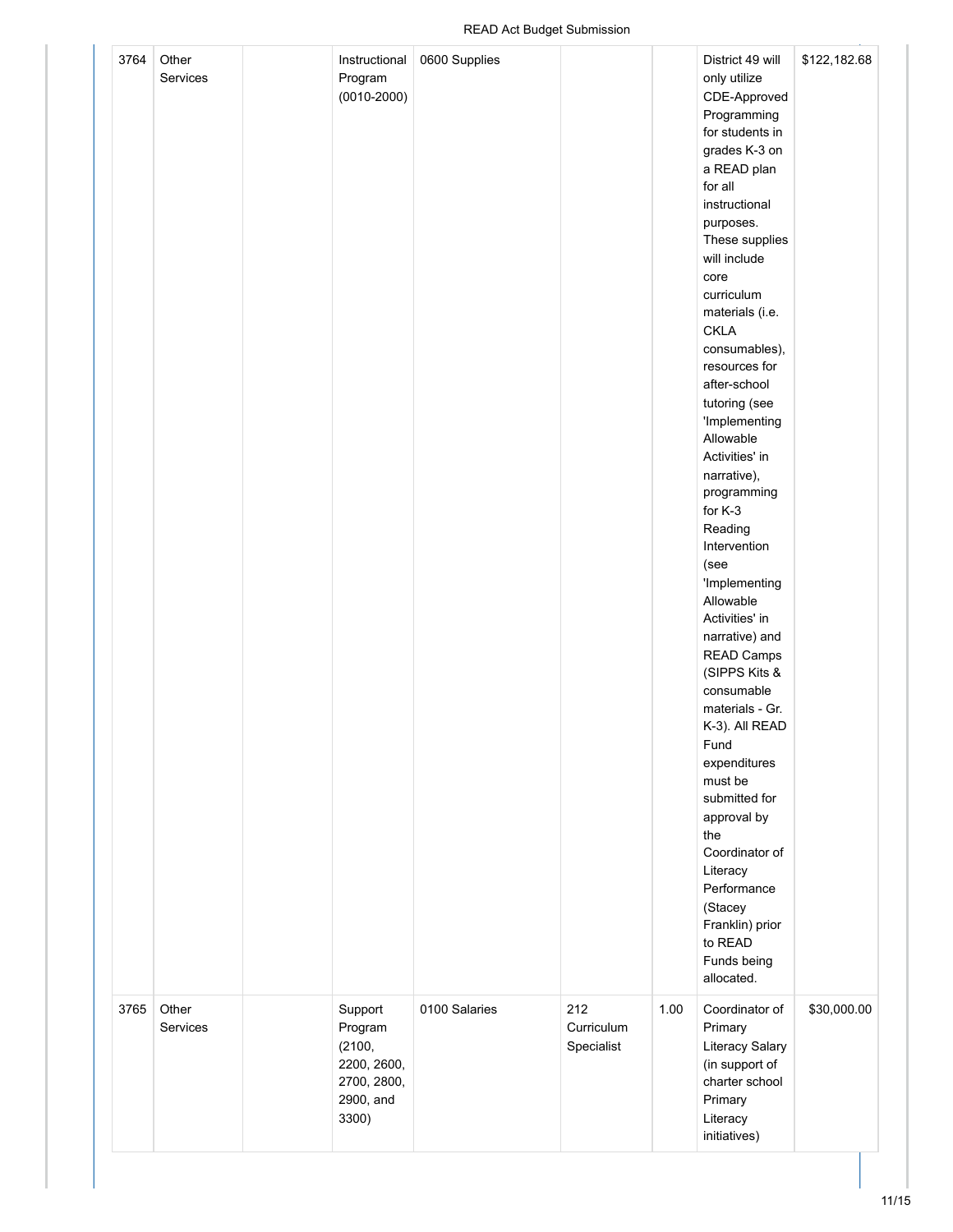| 3766 | <b>PD</b><br>Programming | Instructional<br>Program | 0300 Purchased<br>Professional & | Two schools<br>utilized READ | \$1,019.60 |
|------|--------------------------|--------------------------|----------------------------------|------------------------------|------------|
|      |                          | $(0010 - 2000)$          | <b>Technical Services</b>        | Funds to pay<br>for LETRS    |            |
|      |                          |                          |                                  | (Third Edition)              |            |
|      |                          |                          |                                  | Licenses for K-              |            |
|      |                          |                          |                                  | 3 teachers in                |            |
|      |                          |                          |                                  | order to meet                |            |
|      |                          |                          |                                  | the CDE                      |            |
|      |                          |                          |                                  |                              |            |
|      |                          |                          |                                  | Professional                 |            |
|      |                          |                          |                                  | Development                  |            |
|      |                          |                          |                                  | Requirement                  |            |
|      |                          |                          |                                  | during the                   |            |
|      |                          |                          |                                  | 2020-2021                    |            |
|      |                          |                          |                                  | school year.                 |            |
|      |                          |                          |                                  | Additionally,                |            |
|      |                          |                          |                                  | Odyssey                      |            |
|      |                          |                          |                                  | Elementary                   |            |
|      |                          |                          |                                  | utilized READ                |            |
|      |                          |                          |                                  | Funds for                    |            |
|      |                          |                          |                                  | Seeing Stars                 |            |
|      |                          |                          |                                  | enrollment for               |            |
|      |                          |                          |                                  | four teachers.               |            |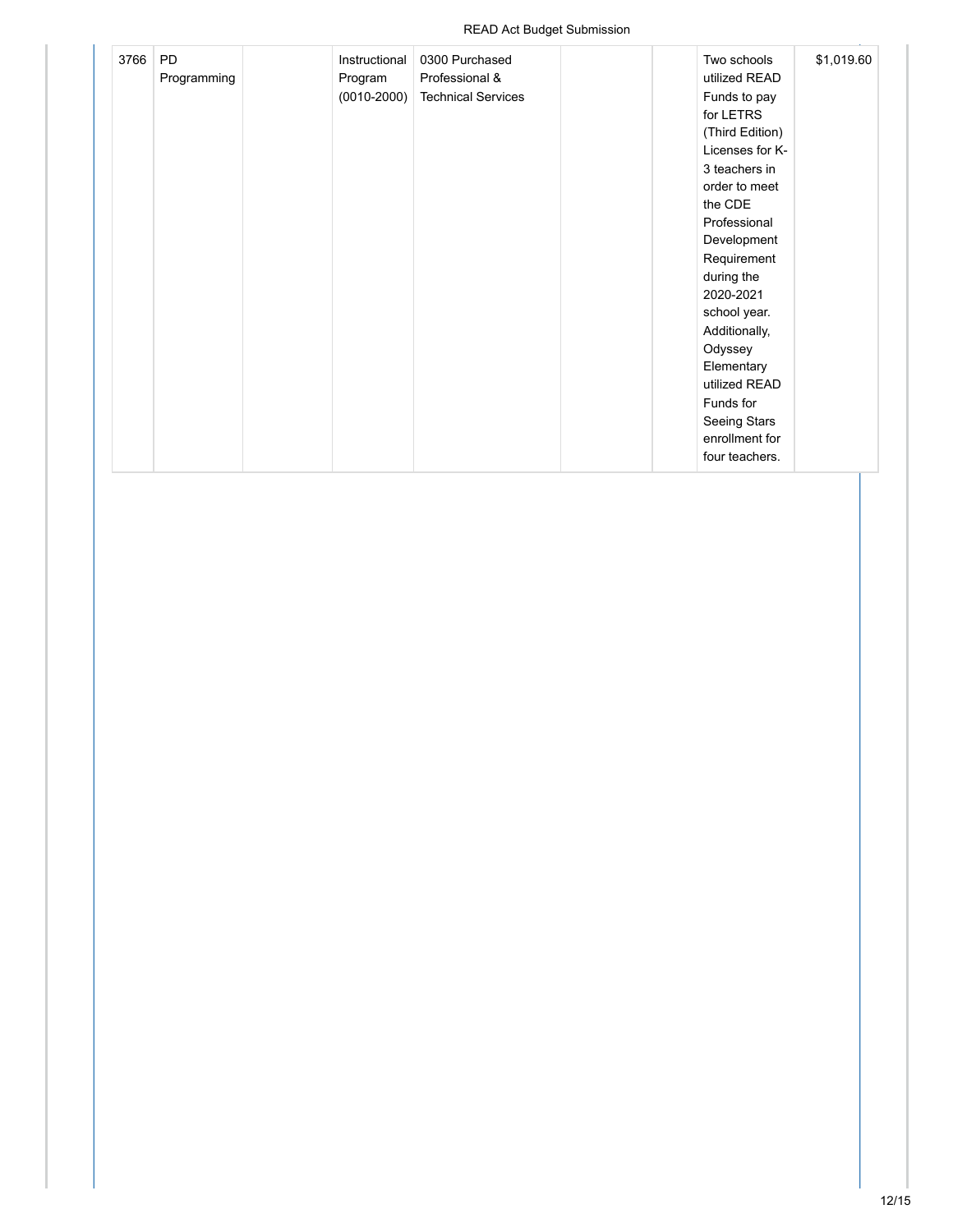| 3767                    | Tutoring<br>Services |  | Support<br>Program<br>(2100,<br>2200, 2600,<br>2700, 2800,<br>2900, and<br>3300) | 0100 Salaries | 222 Reading<br>Interventionist | 50.00        | Following the<br>return to learn<br>in buildings in<br>January,<br>schools have<br>hired part-time<br>interventionists<br>to address<br>learning loss<br>identified with<br>the use of<br>Acadience<br>Benchmark<br>and progress<br>monitoring<br>data.<br>Interventionists<br>deliver small<br>group, skill-<br>based<br>interventions<br>to students on<br>an active<br>READ Plan<br>utilizing CDE-<br>approved<br>programming.<br>Interventionists<br>are currently<br>enrolled in and<br>making<br>adequate<br>progress in an<br>evidence-<br>based reading<br>using a CDE<br>Approved<br>Professional<br>Development | \$48,919.91 |
|-------------------------|----------------------|--|----------------------------------------------------------------------------------|---------------|--------------------------------|--------------|---------------------------------------------------------------------------------------------------------------------------------------------------------------------------------------------------------------------------------------------------------------------------------------------------------------------------------------------------------------------------------------------------------------------------------------------------------------------------------------------------------------------------------------------------------------------------------------------------------------------------|-------------|
|                         |                      |  |                                                                                  |               |                                |              | program.                                                                                                                                                                                                                                                                                                                                                                                                                                                                                                                                                                                                                  |             |
| Allocation:             |                      |  |                                                                                  |               |                                |              | \$350,598.40                                                                                                                                                                                                                                                                                                                                                                                                                                                                                                                                                                                                              |             |
| <b>Budgeted Amount:</b> |                      |  |                                                                                  |               |                                | \$350,598.40 |                                                                                                                                                                                                                                                                                                                                                                                                                                                                                                                                                                                                                           |             |
| Funds Remaining:        |                      |  |                                                                                  |               |                                | \$0.00       |                                                                                                                                                                                                                                                                                                                                                                                                                                                                                                                                                                                                                           |             |